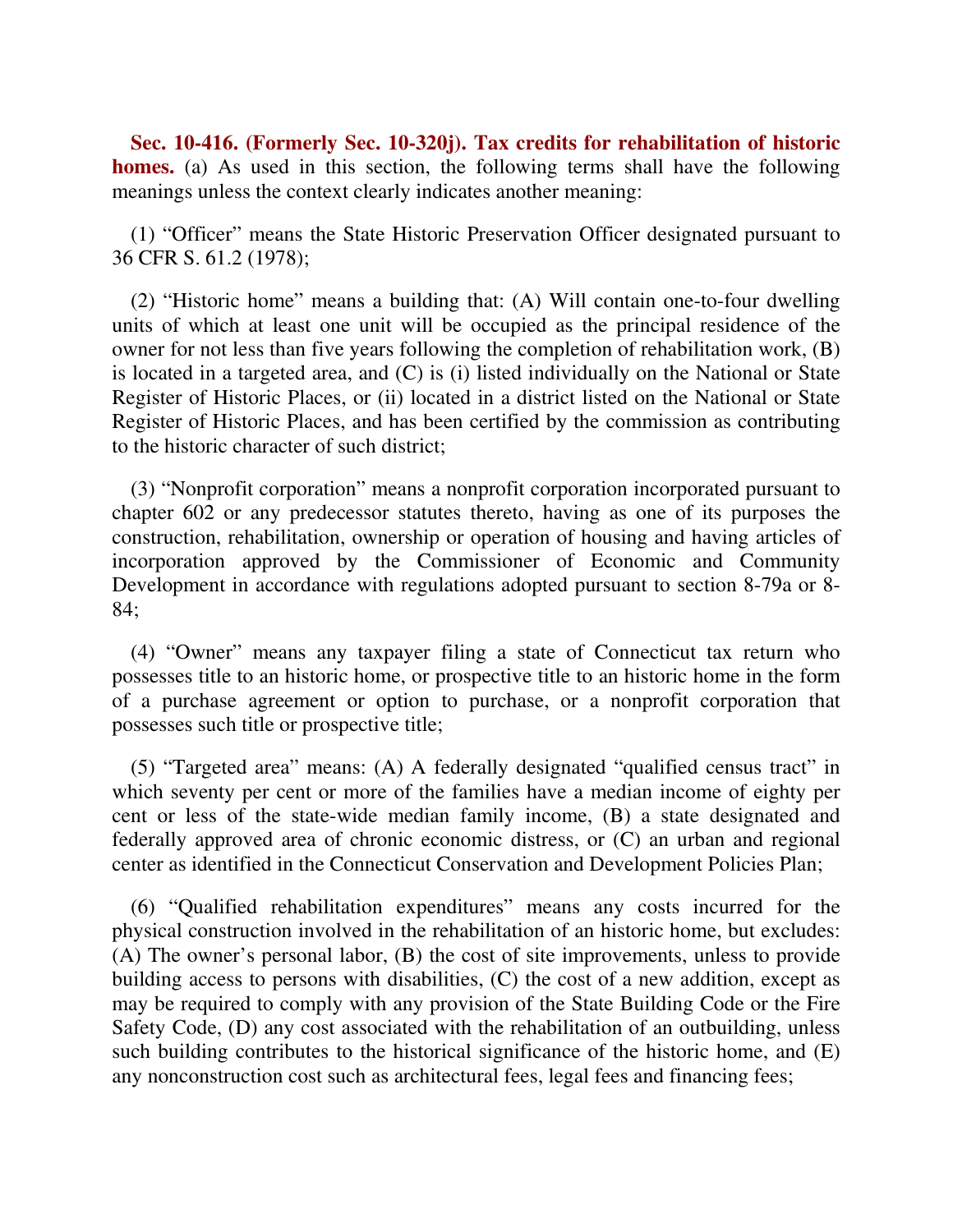(7) "Rehabilitation plan" means any construction plans and specifications for the proposed rehabilitation of an historic home in sufficient detail to enable the commission to evaluate compliance with the standards developed under the provisions of subsections (b) to (d), inclusive, of this section; and

(8) "Occupancy period" means a period of five years during which one or more owners occupy an historic home as their primary residence. The occupancy period begins on the date the tax credit voucher is issued by the Department of Economic and Community Development.

(b) The Department of Economic and Community Development shall administer a system of tax credit vouchers within the resources, requirements and purposes of this section for owners rehabilitating historic homes or taxpayers making contributions to qualified rehabilitation expenditures. For tax years commencing on or after January 1, 2000, any owner shall be eligible for a tax credit voucher in an amount equal to thirty per cent of the qualified rehabilitation expenditures.

(c) The officer shall develop standards for the approval of rehabilitation of historic homes for which a tax credit voucher is sought. Such standards shall take into account whether the rehabilitation of an historic home will preserve the historic character of the building.

(d) The Department of Economic and Community Development may, in consultation with the Commissioner of Revenue Services, adopt regulations in accordance with chapter 54 to carry out the purposes of this section.

(e) Prior to beginning any rehabilitation work on an historic home, the owner shall submit a rehabilitation plan to the officer for a determination of whether such rehabilitation work meets the standards developed under the provisions of subsections (b) to (d), inclusive, of this section and shall also submit to the department an estimate of the qualified rehabilitation expenditures.

(f) If the officer certifies that the rehabilitation plan conforms to the standards developed under the provisions of subsections (b) to (d), inclusive, of this section, the department shall reserve for the benefit of the owner an allocation for a tax credit equivalent to thirty per cent of the projected qualified rehabilitation expenditures.

(g) Following the completion of rehabilitation of an historic home, the owner shall notify the officer that such rehabilitation has been completed. The officer shall provide the commission with documentation of work performed on the historic home and shall certify the cost incurred in rehabilitating the home. The officer shall review such rehabilitation and verify its compliance with the rehabilitation plan. Following such verification, the Department of Economic and Community Development shall